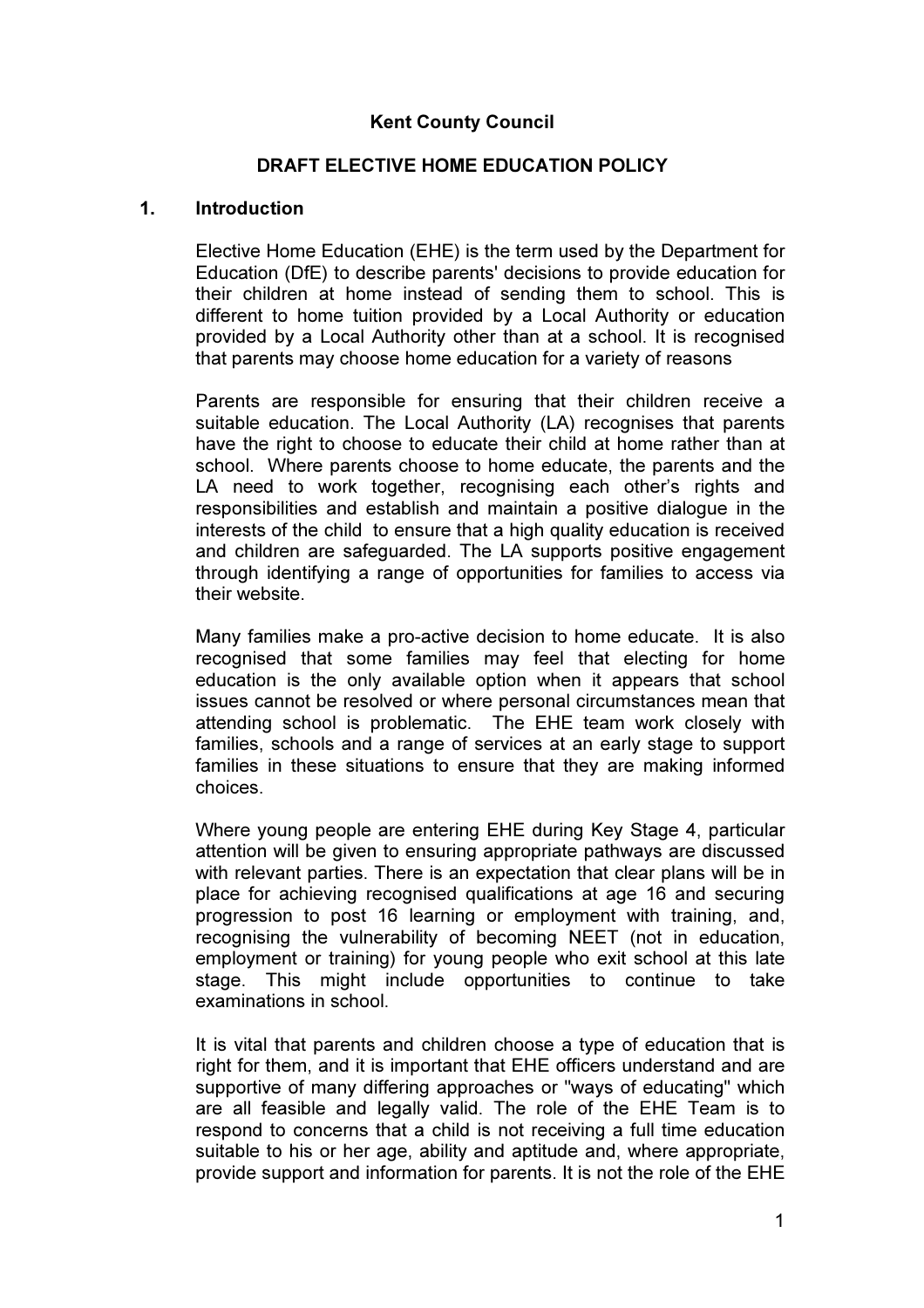Team to tell parents how to educate their children or to ensure registration at school.

# 2. Purpose

This document aims to clarify for schools, parents, carers, guardians and related agencies, the policy and procedures to be observed when a parent elects to home educate their child. The policy sets out parents' rights to educate their children at home, together with the legal duties and responsibilities of Headteachers and the LA. It also sets out the arrangements the LA will make in order to carry out its legal duty i.e. if it appears that a child of compulsory school age is not receiving 'suitable education' or may not be safeguarded from risk to their safety, health and wellbeing.

# 3. Context

This policy has been drafted within the context of the following:

- The Children Act 1989
- The Education Act 1996
- The Education Act 2002
- The Children Act 2004
- Elective Home Education Guidelines For Local Authorities (DCSF 2007)
- Working Together to Safeguard Children (DfE, March 2010)
- Information and Policies of other Local Authorities
- 'Support for Home Education', House of Commons Education Select Committee Report (Dec. 2012), Volumes I and II
- Kent and Medway Inter-Agency Threshold Criteria for Children in Need (March 2011)

## 4. The law relating to elective home education

## Parents

The responsibility for a child's education rests with the parents. In England, education is compulsory, but school is not. Parents may decide to exercise their right to home educate their child from a very early age and so the child may not have been previously enrolled at school. KCC pro-actively engages with families including where children may never have been registered at a school. Parents may also elect to home educate at any other stage up to the end of compulsory school age at 16 years.

Section 7 of the Education Act 1996 provides that:

"The parent of every child of compulsory school age shall cause him to receive efficient full-time education suitable - (a) to his age, ability and aptitude, and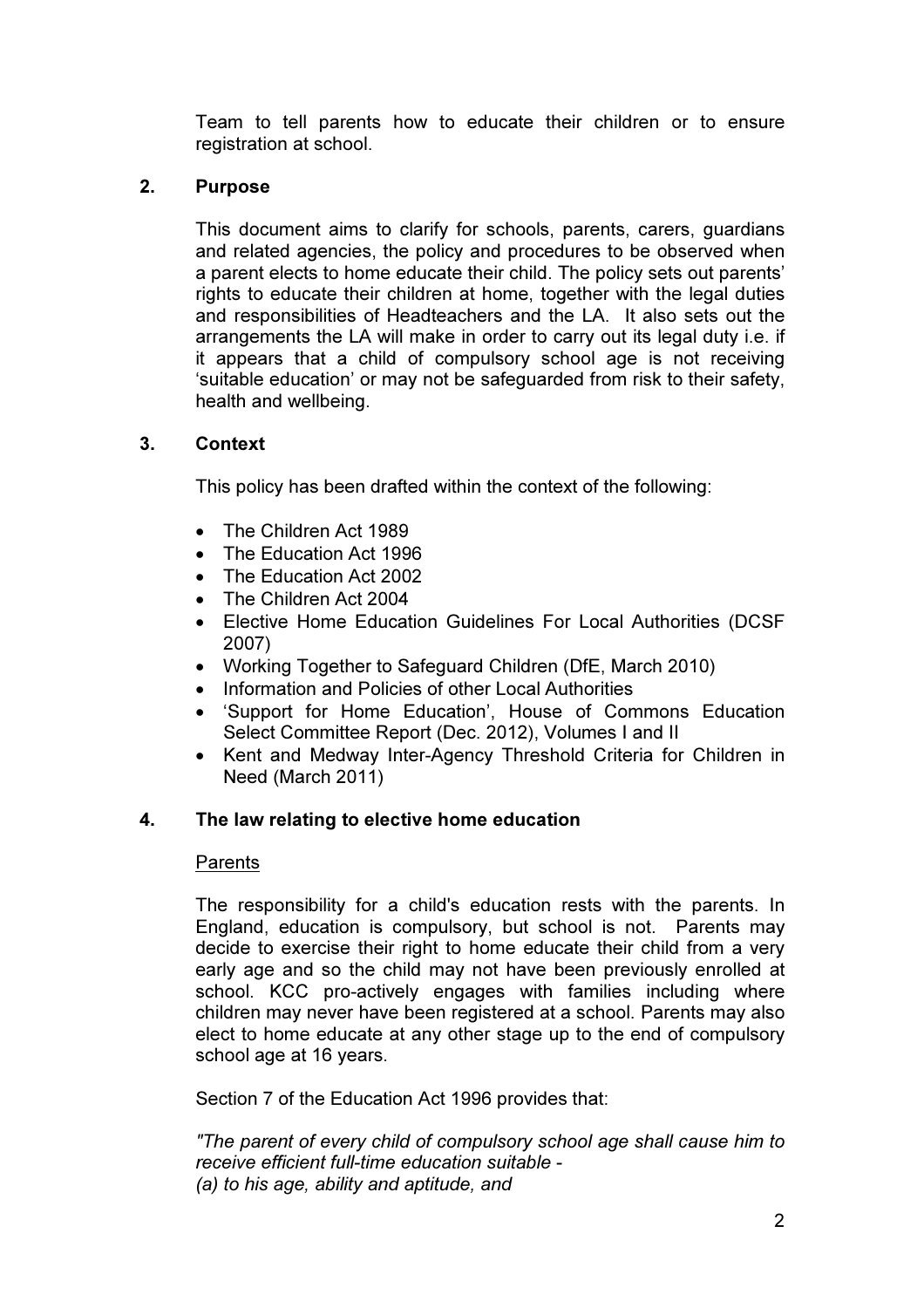#### (b) to any special educational needs he may have, either by regular attendance at school or otherwise."

 An "efficient" and "suitable" education is not defined in the Education Act 1996 but "efficient" has been broadly described in case law<sup>1</sup> as an education that "achieves that which it sets out to achieve", and a "suitable" education is one that "primarily equips a child for life within the community of which he is a member, rather than the way of life in the country as a whole, as long as it does not foreclose the child's options in later years to adopt some other form of life if he wishes to do so".

 In summary, the current law and formal guidance from the DfE requires the LA to seek to know all pupils who are electively home educated and to take action to ascertain whether a suitable and efficient education is not taking place and to take certain actions if this is not the case.

 Article 2 of Protocol 1 of the European Convention on Human Rights states that:

"No person shall be denied the right to education. In the exercise of any functions which it assumes in relation to education and to teaching, the State shall respect the right of parents to ensure such education and teaching is in conformity with their own religious and philosophical convictions."

 Parents must comply with notices served by the LA under Section 473 (1) of The Education Act 1996, if it appears that parents are not providing a suitable education

### 5. Schools

 It is important that schools are satisfied that parents are fully informed of the expectations and implications of home educating before committing to making this important decision. The LA recommends that parents are given contact details and advised to seek advice from the LA's EHE Team before formally asking the school to remove the child from the school roll. Schools must not seek to persuade parents to educate their child at home, nor should parents elect to educate their children at home as a way of avoiding an exclusion from school or because the child has a poor attendance record. In these situations both the school and parents should seek advice and support from the LA's EHE Team. Support for the family may be offered through the LA's Early Help and Preventative Service where families are considering home education as means of addressing wider unmet needs or unresolved issues. There should be a presumption that

 $\overline{\phantom{a}}$ 1 Mr Justice Woolf in the case of R v Secretary of State for Education and Science, ex parte Talmud Torah Machzikei Hadass School Trust (12 April 1985)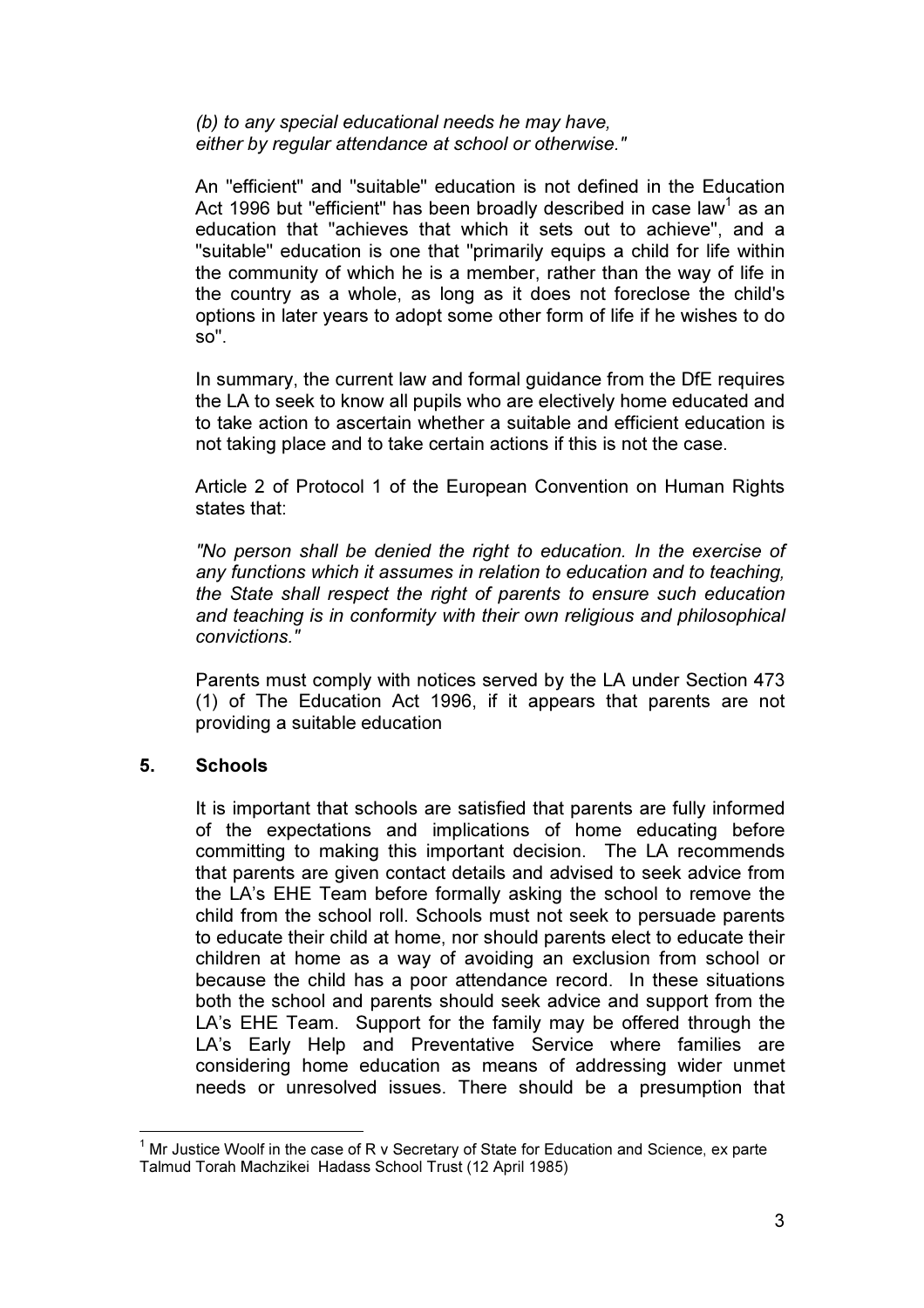problems with school, or about the school, can be resolved if the parents are acting to home educate for these reasons.

 There is an expectation that schools will have had a thorough discussion with parents and signposted them to support and guidance before making any formal decision. When a school receives written notification from a parent of their intention to home educate their child, it is the responsibility of the school to:

- Invite the parents to discuss any issues or concerns that could be resolved to enable the child to continue to be educated at school in a way which meets the parents' expectations
- If the parents' decision is firmly to home educate, to acknowledge this in writing and delete the child's name from the school register. The LA requires the school to do this within 3 working days of receiving the parents' letter. However in the interest of the family, recommended good practice would be to allow a period of 10 school days to reflect on their decision having sought further advice and support.
- Inform the LA immediately of removal of the child's name from the register following the above. (Section 12 [3] of the "The Education [Pupil Registration] Regulations 2006)
- Ensure that the pupil file is retained in accordance with usual procedures until requested by a receiving school. The parent may request a copy of the file.

### 6. Role and duties of the Local Authority

 In December 2012 the House of Commons Education Select Committee produced a report, 'Support for Home Education'. It stated that:

"The role of the local authority is clear with regard to home education. They have two duties: to provide support for home educating families (at a level decided by local authorities themselves), and if families wish it; and to intervene with families if the local authority is given reason to believe that a child in not receiving a suitable education."

Local Authorities have a duty to try and identify children not receiving a suitable education. Section 436A of the Education Act 1996, "requires all local authorities to make arrangements to enable them to establish (so far as it is possible to do so) the identities of children residing in their area who are not receiving a suitable education."

Local Authorities have a duty to establish whether a child who is being educated at home (under section 7 of the Education Act 1997) is not receiving suitable education, "where it is known that they are home educated and where the place that they are being educated is known".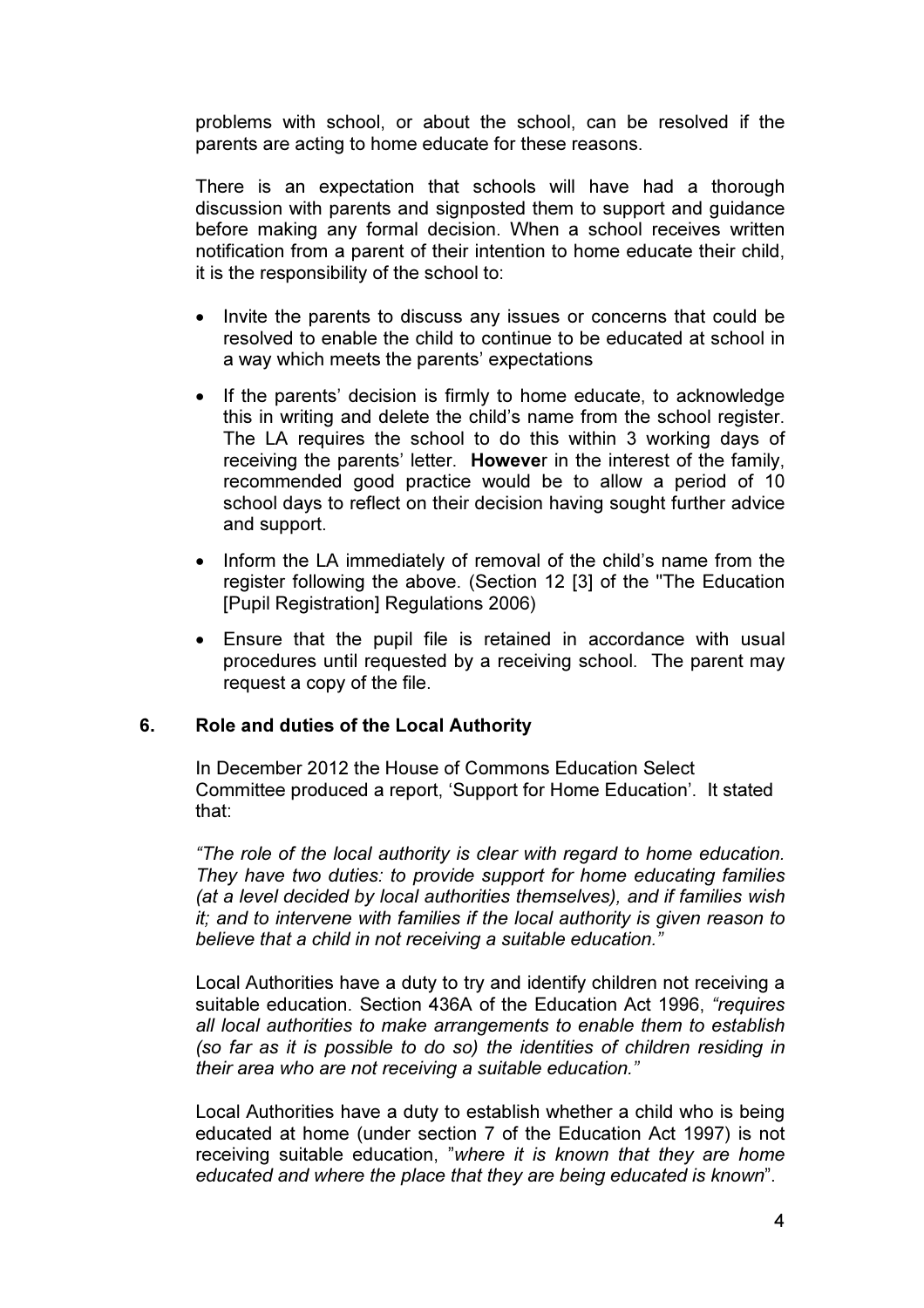The (DfE) definition of suitable education refers to, "efficient full-time education suitable to her/his age, ability and aptitude and to any special educational needs the child may have."

Section 437/443 of the Education Act 1996 says that it is, "the LA's duty to ensure that the arrangements being made for (your)/(a) child's education are suitable, and to take certain actions if it appears that this is not so."

Case law (Phillips v Brown, 1980) established that an LA may make enquiries of parents who are educating their children at home to establish that a suitable education is being provided. DfE guidelines state that parents are under no duty to respond to such enquiries, "but it would sensible for them to do so".

 KCC policy is to require a response to the request to engage with the LA to establish the suitability of education.

The view of the House of Commons Education Select Committee Report in 2012 and the summary of duties placed upon LAs, drawn from the DfE Guidance on EHE for LAs, provides the basis for how KCC defines and carries out its role. In order to determine the suitability of education and wellbeing of the child and to adequately plan for support for families, KCC policy is to:

- Maintain a register of children being educated at home. This is a list of the children known to the LA only and therefore not an exhaustive list of all children educated at home in Kent. Families who have children who have never been on roll may also register to access advice and support.
- Require every child whose parent(s) elect to home educate to participate in a meeting with an EHE officer and the child at a mutually convenient time and place in order to satisfy the LA of the suitability of the education provision proposed. To ensure that the critical voice of the child is heard and to establish education suitability the LA will request that both the child and evidence of learning are seen. Education will not be recorded as suitable if this is not facilitated.
- Publish information about EHE arrangements for parents who wish to educate their child at home. The information will be posted on the County Council website and can be sent out on request to those enquiring about educating children at home.
- Employ EHE Officers who are available to liaise with parents. Officers can offer support and guidance relating to the parents' plans for their child's education.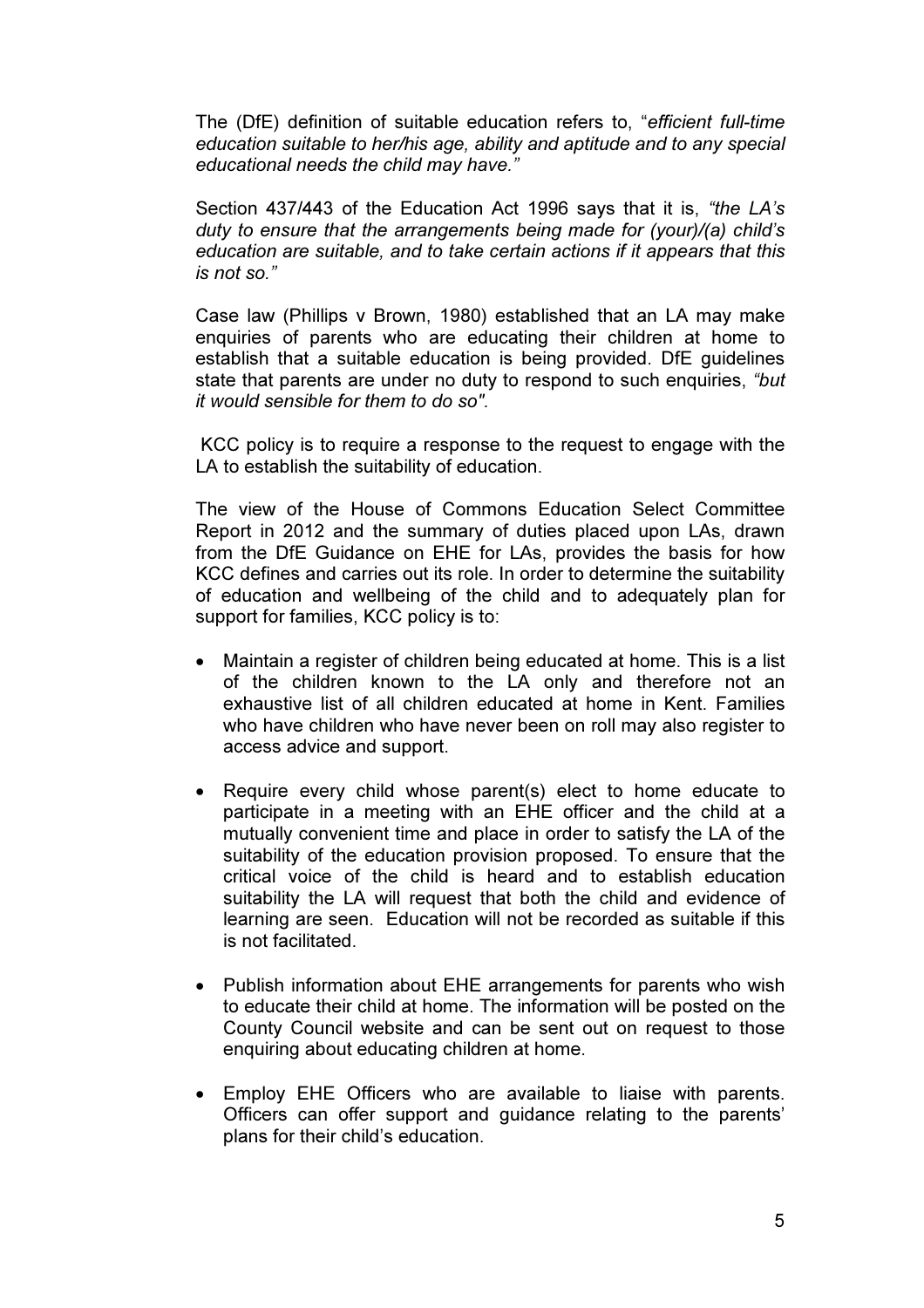- For the KCC EHE Team to explore the options for access/signposting to other LA services and facilities for parents, within available resources, and to also seek to ensure EHE children have appropriate access to services and facilities from other agencies that would generally be delivered via school.
- To ensure that if a child has a statement of Special Educational Needs, the legal duty to ensure that the child's needs are met is fulfilled and annual reviews are undertaken for those children who have a statement of Special Educational Needs. (Refer to SEN section ).
- Under Section 175 (1) of the Education Act 2002, KCC EHE officers, along with all employees, have a responsibility to ensure all children are safeguarded and their welfare promoted throughout their work. Officers must act upon any concerns that a child may be at risk of significant harm, in accordance with KCC's child protection procedures, which can be accessed through the Kent Safeguarding Children Board website –www.kscb.org.uk.

## 7. Procedural Guidance

 Parents and schools may contact the KCC EHE Team for advice at any stage in a child's education. If a child is registered at a Maintained or Independent school, and the parents elect to home educate, they must inform the school in writing. Schools are advised to refer families to the KCC EHE Team to ensure they are fully informed of the process prior to receiving formal notification of intention to withdraw the child from school.

Schools are strongly advised to offer to meet with the parents to discuss and resolved any issues about school and the child's needs that might influence the parents' decision to continue with their child's attendance at school or to home educate.

Once a school receives written confirmation from the parents to home educate their child, the school must acknowledge the parents' letter in writing and remove the child's name from the school roll within 3 working days. However in the interest of the family, recommended good practice would be to allow a period of 10 school days to reflect on their decision having sought advice and support.

 It must be made clear to parents who choose to educate their children at home that they must be prepared to assume full financial responsibility for that education. This includes examination fees. Schools must then inform the KCC EHE Team immediately using the EHE 1 Form.

 If KCC is made aware of a child being home educated within Kent, the child's details will be added to the central EHE database. An officer will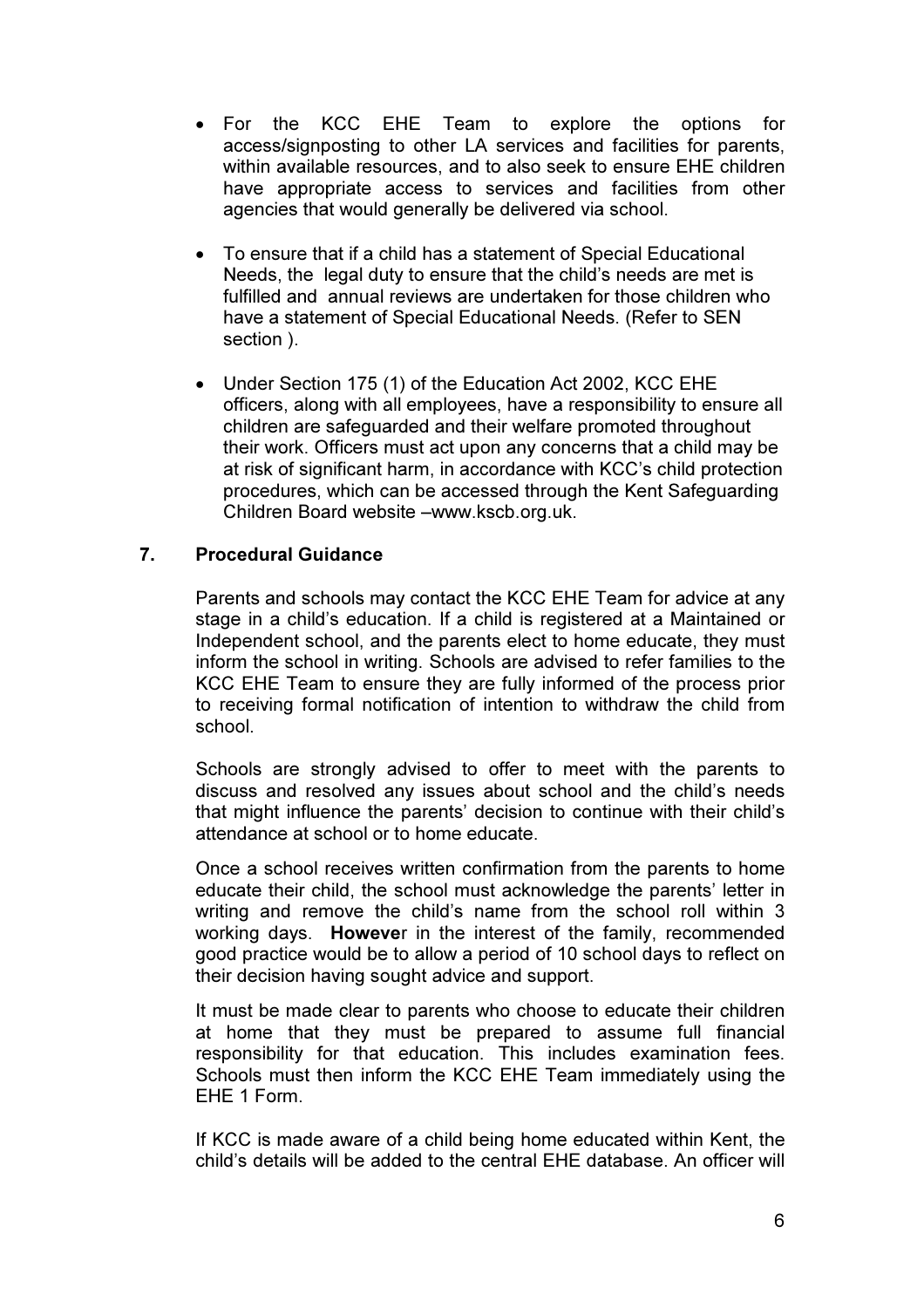make contact with the parent and share information and guidance on a range of issues including the local offer of available services.

 Initial contact will be made with a family within two weeks of deregistration from school. Further visits will be arranged once education provision is established. Families may also be contacted by a LA Officer if a referral has been made to the Children Missing Education Team to establish that education is being provided at home in order to close that referral.

In order for parents to satisfy KCC that they are providing a suitable education an EHE Officer will request to meet with the family and the child to discuss the education provision. Evidence at this meeting could include a report about the education provided, an assessment by a qualified third party or by showing samples of their child's learning supported with input from the child. Parents should provide evidence of a suitable education that would, on the balance of probabilities, convince a reasonable person that a suitable education is being provided for the age and ability of the child.

Should the offer of a visit be declined the LA will not be able to state that a suitable education is being offered. The LA will also record that there has been no opportunity to speak to the child regarding their education. In this case the child's name will be added to the Children Missing Education register until such time as it becomes possible to ascertain that they are receiving suitable education. This information will also be made available for the KCC Children's Social Services Teams.

 When the EHE officer is satisfied that a parent is complying with their Section 7 of the Education Act 1996 duty, the EHE officer and family will agree a date for the next annual review of educational provision. Parents may contact the EHE team during this period for advice and support.

 Following contact with the parent and child the EHE officer will write to parents within four weeks summarising the matters discussed/presented and will provide any additional information or advice requested by parents.

 If it appears that a child is not receiving a suitable education, the EHE officer will offer advice and support to help enhance the education being provided and agree a follow up visit to monitor progress.

 If it appears to the EHE officer that a child is still not receiving an 'efficient' and 'suitable' full-time education, the officer will write to the parent stating that this appears to be the case, the reasons for their opinion and inviting them to respond. Parents will be given 15 working days to reply. Their reply should address the question of whether they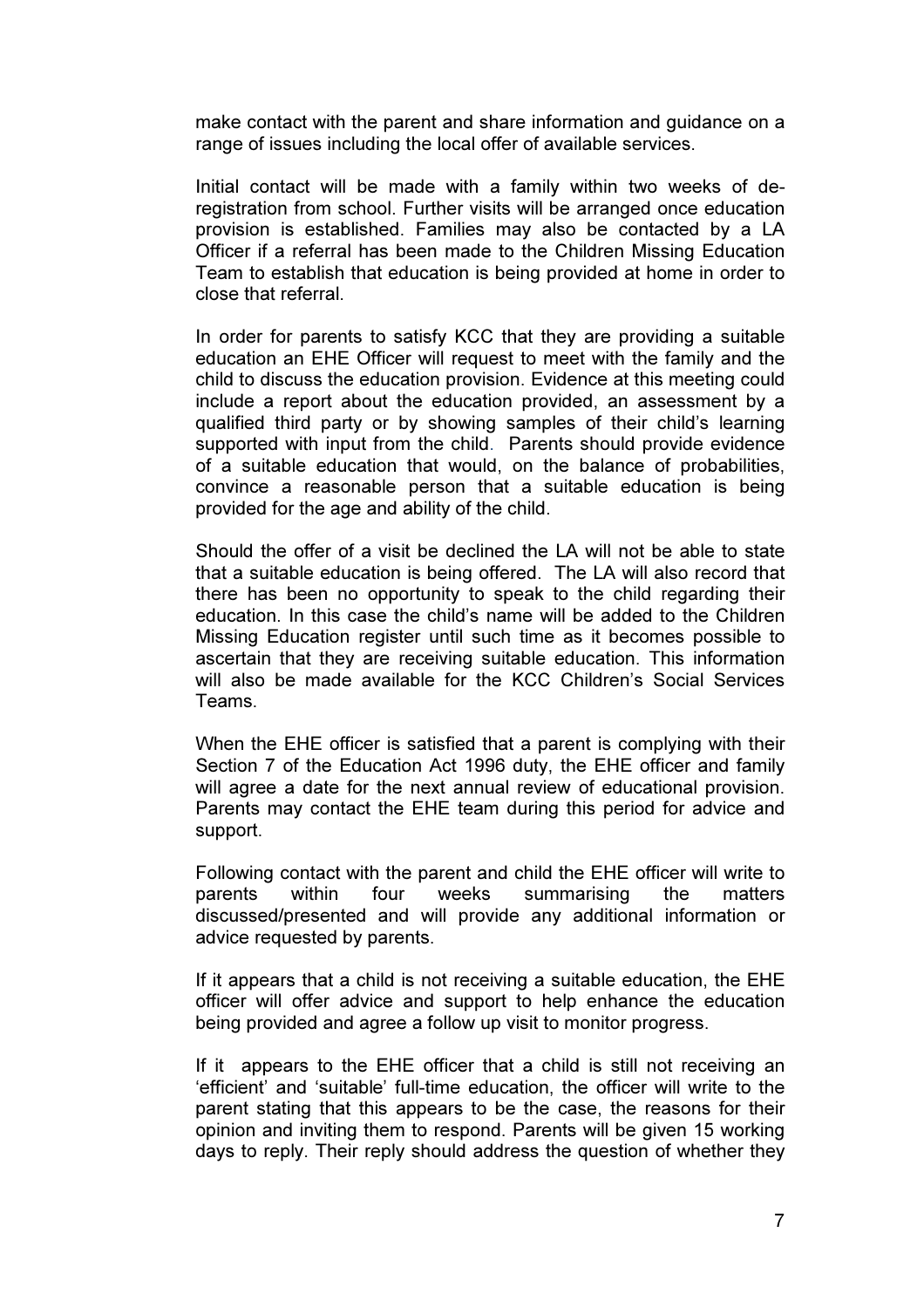are providing a 'suitable education' with reference to their own philosophy, and/ or educational provision.

 The EHE Team will only take legal action against the parent as a last resort, after all reasonable avenues have been explored to bring about a resolution of the situation.

 "If it appears to a local education authority that a child of compulsory school age in their area is not receiving suitable education, either by regular attendance or otherwise, they shall serve a notice in writing on the parent requiring him to satisfy them within the period specified in the notice that the child is receiving such education". [Section 473(1) of the Education Act 1996]

 If it appears to KCC that an appropriate education is not taking place then a magistrate may be requested to issue a School Attendance Order. At any stage following the issue of the Order, parents may present evidence to KCC that they are now providing a suitable education and apply to have the Order revoked. If this is refused, parents can choose to refer the matter to the Secretary of State. If KCC prosecutes parents for not complying with the Order, then it will be for a court to decide whether the education being provided is suitable and efficient. The court can revoke the Order if it is satisfied that the parent is fulfilling their duty. It can also revoke the Order where it imposes an Education Supervision Order.

 LAs have general duties to make arrangements to safeguard and promote the welfare of children (section 175 of the Education Act 2002 and for other functions in sections 10 and 11 of the Children Act 2004). EHE officers, along with all employees of KCC, have a responsibility to ensure all children are safeguarded and their welfare promoted throughout their work:

"A local authority shall make arrangements for ensuring that their education functions are exercised with a view to safeguarding and promoting the welfare of children".

 These powers allow local authorities to insist on seeing children in order to enquire about their welfare where there are grounds for concern (sections 17 and 47 of the Children Act 1989).

 EHE officers will reflect on the implications of these responsibilities and consult with their manager on those occasions when access to children educated at home is denied, and consider contacting KCC's Central Referral Unit (Central Duty Team) on those occasions where there is uncertainty about the welfare of the child. EHE officers will explain the reasons for any welfare concerns to the parents.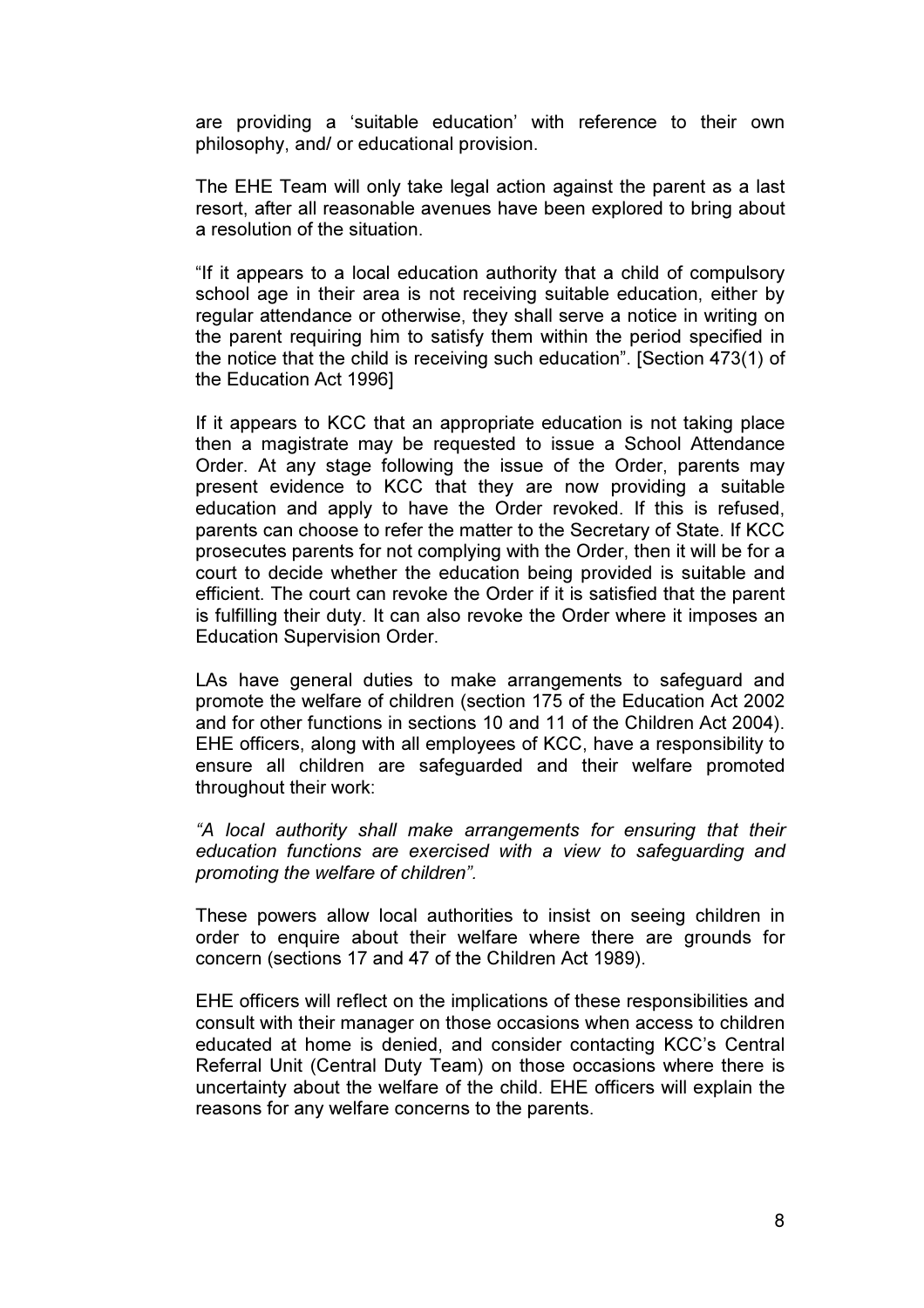### 8. Children with a Statement of Special Educational Needs

Parents' right to educate their child at home applies equally where a child has special educational needs (SEN).This right is irrespective of whether the child has a Statement of SEN or not.

 Parents can request that they make their own arrangements to home educate their child under section 7 of the Education Act 1996. They should make their request to the SEN Assessment and Placement team at KCC, who will review the case and decide whether the home education programme is appropriate to meet their child's special educational needs. If agreed, the local authority will amend the Statement of SEN to reflect that parents have made their own arrangements to home educate and arrange for the child to be removed from the roll of the school.

 Where a child has a Statement of SEN and parents have made their own arrangements to home educate, certain duties will remain the responsibility of the local authority. This will require LA consultation with parents to ensure that the needs identified in the Statement of SEN are being met.

 If the parents' arrangements are suitable the LA is relieved of its duty to arrange the provision specified in the Statement of SEN. The LA would expect the parents to be able to demonstrate the provision that is being made to meet the child's needs, as outlined in the Statement of SEN. If home education results in provision which falls short of meeting the child's learning needs, then the parents are not making 'suitable arrangements' and the Local Authority could not conclude that it is absolved of the responsibility to arrange the provision in the Statement of SEN.

 Even if the local authority is satisfied, the local authority retains a duty to ensure the child's needs are met, to maintain the Statement of SEN and to review it annually, following the procedures set out in the Code of Practice for SEN. Parents and the child should always be involved in the annual review process.

Parents can ask the LA to arrange home education (or part of it) for a child with a statement. The request will be considered against the relevant legislation (section 319 Education Act 1996):

- (1) Where a local education authority are satisfied that it would be inappropriate for—
	- (a) the special educational provision which a learning difficulty of a child in their area calls for, or
	- (b) any part of any such provision, to be made in a school, they may arrange for the provision (or, as the case may